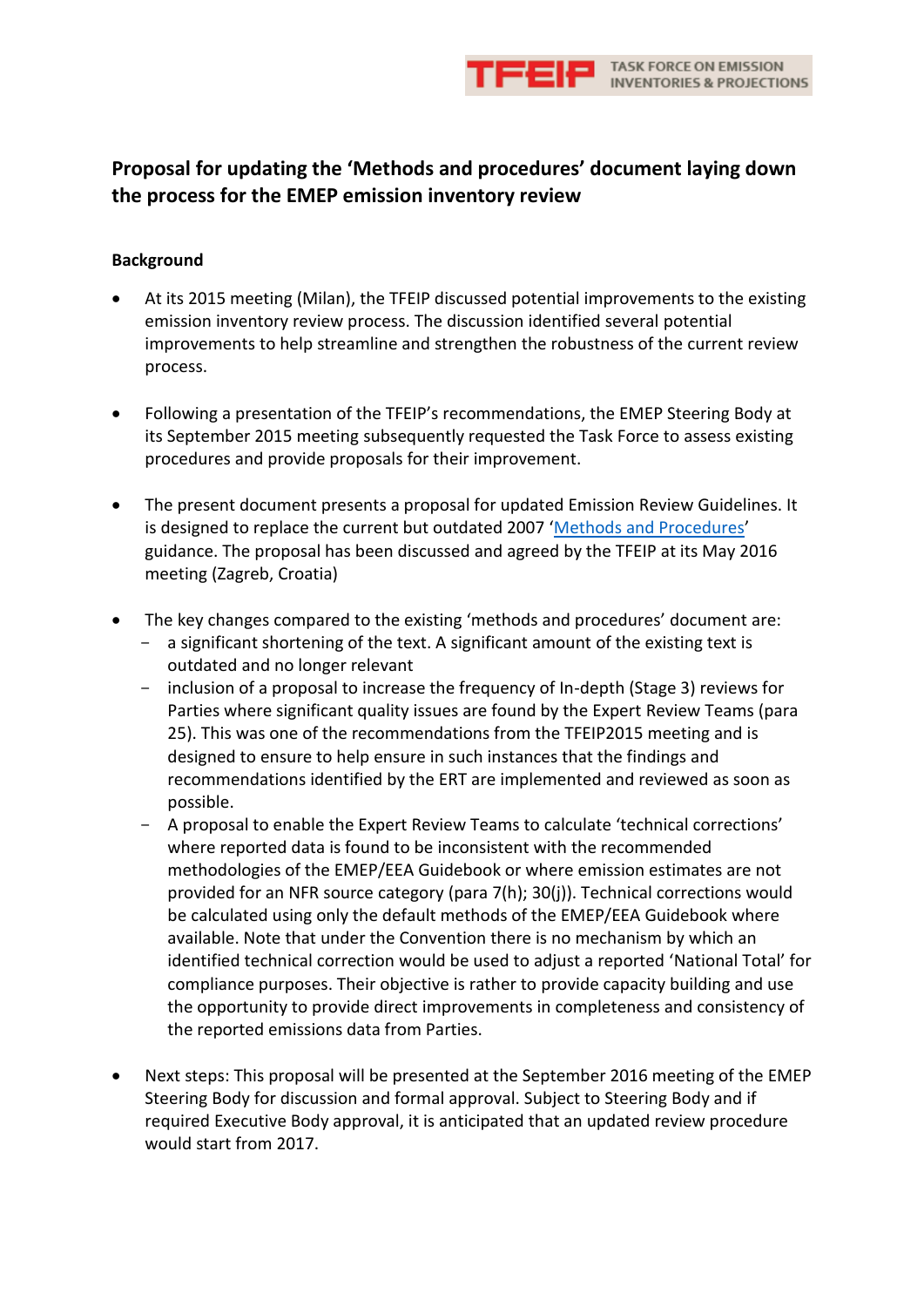# **EMISSION REVIEW GUIDELINES FOR THE TECHNICAL REVIEW OF AIR** POLLUTANT EMISSION INVENTORIES REPORTED UNDER THE **CONVENTION AND ITS PROTOCOLS**

### Proposal for discussion by the Task Force on Emission Inventories and Projections **May 2016**

| L.   |             |  |
|------|-------------|--|
| Н.   |             |  |
| III. |             |  |
| IV.  |             |  |
|      |             |  |
|      |             |  |
|      |             |  |
|      | i.          |  |
|      | ii.         |  |
|      | iii.        |  |
|      | iv.         |  |
|      | $V_{\rm c}$ |  |
|      | vi.         |  |
|      | vii.        |  |
|      |             |  |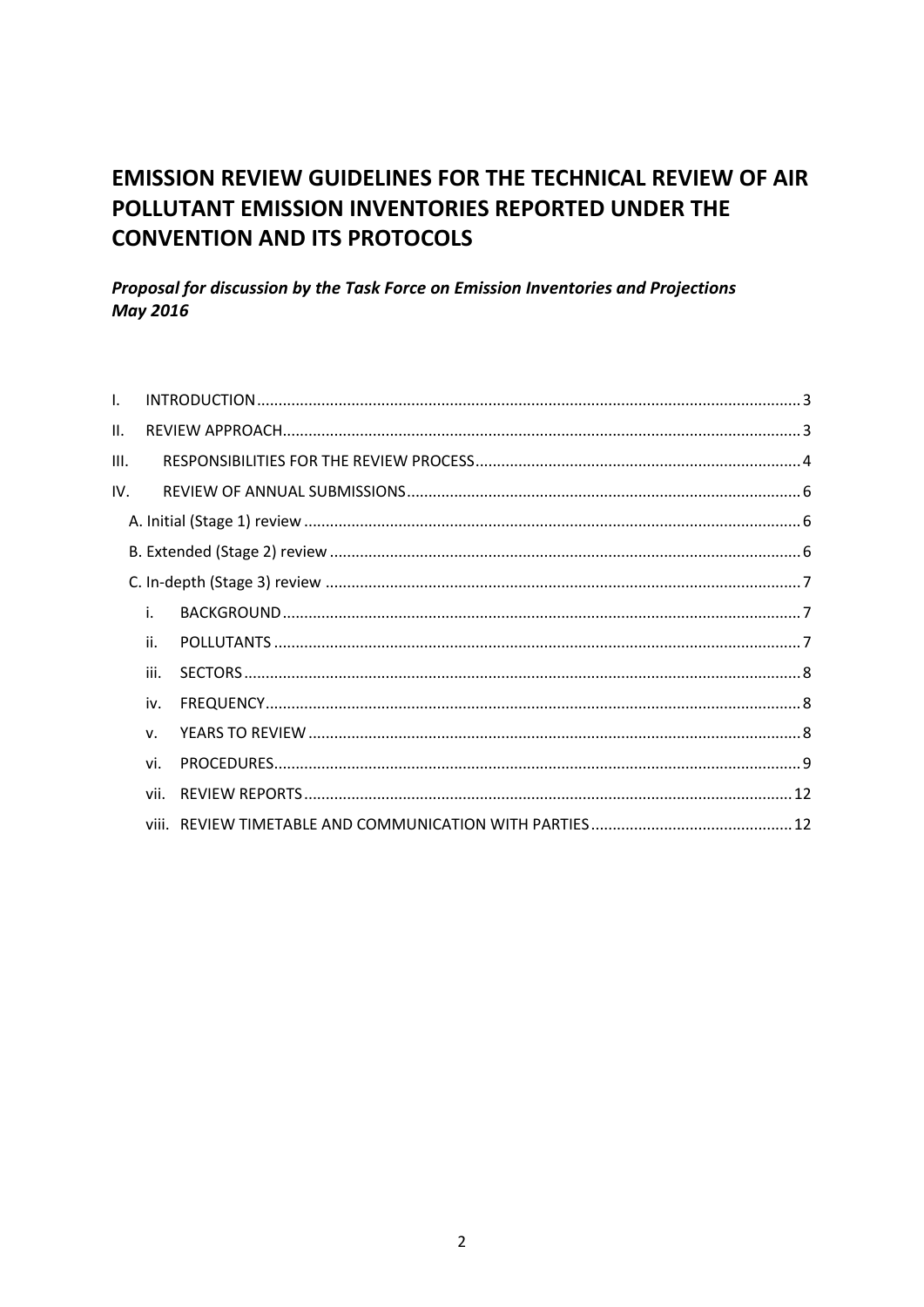## <span id="page-2-0"></span>I. INTRODUCTION

- 1. This document describes methods and procedures for the annual review of the air pollution emission data submitted by Parties to the Convention and its protocols in line with their emission reporting obligations. It has been prepared by the Task Force on Emission Inventories and Projections and replaces earlier versions i.e. ECE/EB.AIR/GE.1/2007/16.
- 2. The document aims to promote consistency in the review of the Parties' data submissions and to establish a process for a thorough and comprehensive technical assessment of national inventories.
- 3. The emission inventory review will check and assess Parties' data submissions to ensure that the Convention bodies have available adequate and reliable information on annual inventories and emissions trends and to enhance the quality of emission data and associated information reported to the Convention. The review also seeks to achieve a common approach to prioritizing and monitoring inventory improvements under the Convention with those of other organizations with similar interests such as the United Nations Framework Convention on Climate Change (UNFCCC) and the European Union (EU) with respect to the National Emission Ceilings (NEC) Directive. The review process is intended to transparent and carried out in close cooperation with national experts. The scope of the annual review will depend on resources made available by EMEP.

## <span id="page-2-1"></span>II. REVIEW APPROACH

 $\overline{a}$ 

- 4. The technical review process will be in three stages, performed sequentially. At each stage, national experts will have the opportunity to clarify issues or provide additional information related to their inventory. They may also provide feedback on the review process at meetings of the Task Force on Emission Inventories and Projections.
- 5. Parties to the Convention submit air pollution emission data annually to the EMEP Centre on Emission Inventories and Projections (CEIP). Submissions consist of both quantitative and qualitative information. Quantitative data should be reported using the EMEP reporting templates and in line with the Convention's Emissions and Projections Reporting Guidelines<sup>1</sup> (ECE/EB.AIR/125). Qualitative data, including methodologies used in calculating emissions, should be included in informative inventory reports (IIR) in line with the Reporting Guidelines.
- 6. The three stages of the annual review are: (a) *Stage 1*: An initial check of the submission for timeliness and completeness; (b) *Stage 2:* An extended review of the submission with respect to consistency and comparability of data;

<sup>&</sup>lt;sup>1</sup> Guidelines for Reporting Emissions and Projections Data under the Convention on Long-range Transboundary [Air Pollution. Executive Body for the Convention on Long-range Transboundary Air Pollution, 13 March 2014,](http://www.ceip.at/fileadmin/inhalte/emep/2014_Guidelines/ece.eb.air.125_ADVANCE_VERSION_reporting_guidelines_2013.pdf)  [ECE/EB.AIR/125](http://www.ceip.at/fileadmin/inhalte/emep/2014_Guidelines/ece.eb.air.125_ADVANCE_VERSION_reporting_guidelines_2013.pdf)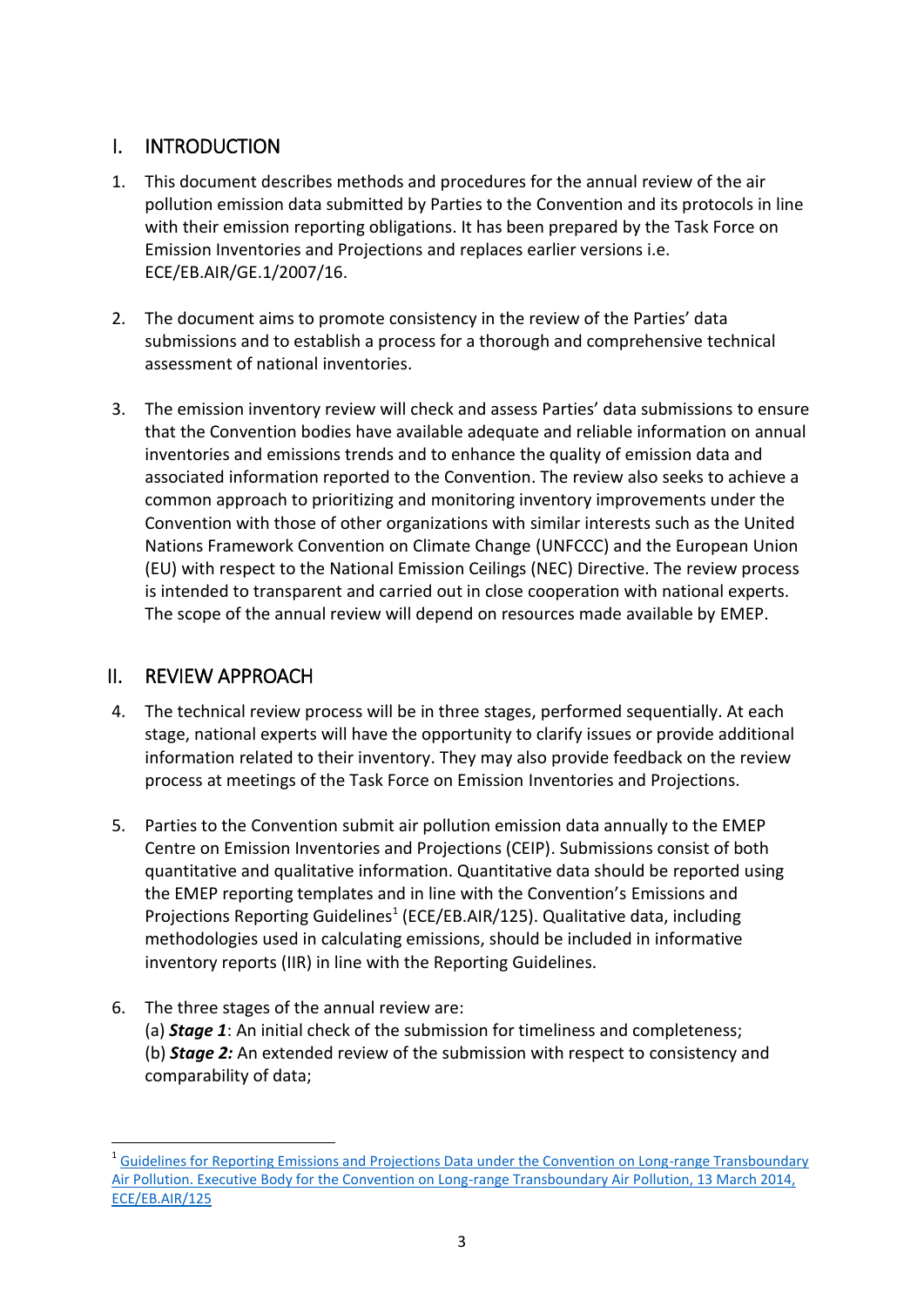(c) *Stage 3:* In-depth reviews of selected national inventories as specified in the annual work plan agreed by the Executive Body; these may be annual centralized reviews or ad-hoc reviews. These reviews assess consistency of the submission with the Reporting Guidelines and EMEP/EEA Guidebook, and provide recommendations on improvements to Parties.

## <span id="page-3-0"></span>III. RESPONSIBILITIES FOR THE REVIEW PROCESS

7. Those responsible for the annual review process are:

**(a)** *Parties' designated emission experts*, who shall calculate emissions and respond to review questions and comments as well as make available any additional information required for the review process;

**(b)** *Parties to the Convention*, who shall nominate review expert(s) for the In-depth (Stage 3) review and provide the necessary resources to enable the invited expert(s) to participate in the review. Parties shall inform CEIP of any changes to their list of previously nominated experts. Parties shall further inform CEIP of a national contact point to coordinate communications within each country during the In-depth (Stage 3) review.

**(c)** *The EMEP Steering Body*, which shall agree a schedule for Parties' reviews and include this in its annual work plan;

**(d)** *The Task Force on Emission Inventories and Projections*, shall follow the review process and suggest potential solutions to any problems identified. The Task Force will propose recommendations to the EMEP Steering Body for further improvements in emission inventories and the review process e.g. informal guidance, templates etc.

**(e)** *The secretariat.* On behalf of the Executive Body, the secretariat shall invite Parties to nominate national reviewers with technical inventory expertise. The secretariat shall support CEIP in communication with countries as required.

### **(f)** *CEIP, for the Initial (Stage 1) and Extended (Stage 2) reviews, shall*:

(i) publish information submitted by Parties on the CEIP website<sup>2</sup>;

(ii) facilitate the reporting and revision of emission data through maintaining and updating the EMEP database of submitted emissions and the interactive data checking tool (REPDAB);

(iii) perform the Initial (Stage 1) review by making a check of each data submission providing feedback to the Parties' designated emission expert, drawing attention to missing data and to the Stage 1 results, and requesting re-submissions when necessary. The results of the Initial (Stage 1) review shall be published on the CEIP website by the end of April each year.

(iv) perform the Extended (Stage 2) reviews, providing feedback to the Parties' designated emission expert. The results of the Extended (Stage 2) review shall be published on the CEIP website in May each year.

(v) act as contact point for Parties' designated emission experts; communicate with Parties' experts throughout the review;

**.** 

 $2$  www.ceip.at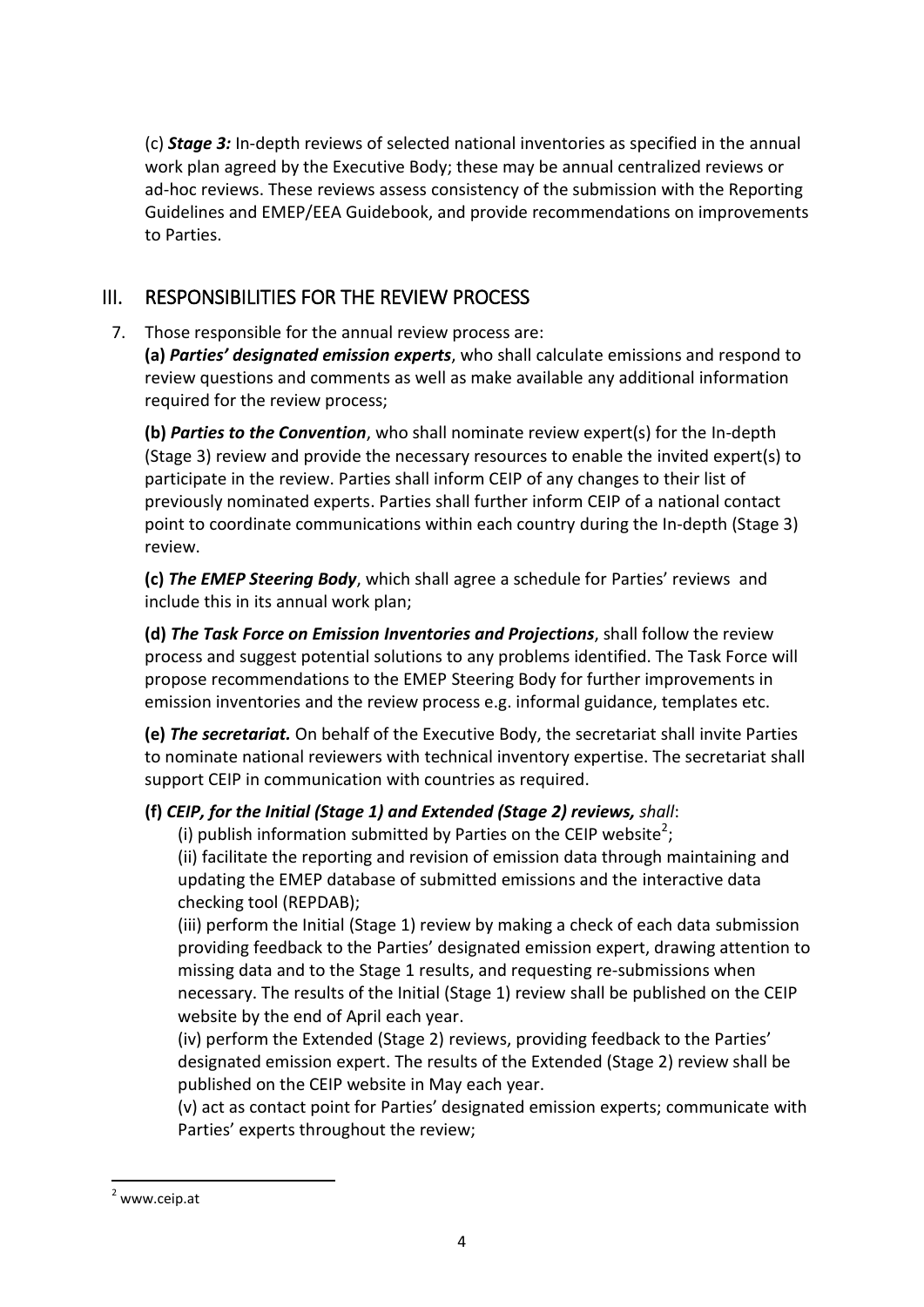(vi) prepare an annual overview of the Initial (Stage 1) and Extended (Stage 2) review findings and communicate them to Parties, the Task Force and other relevant bodies within EMEP.

#### **(g)** *CEIP,* for the *In-depth (Stage 3) reviews:*

(i) act as contact point for Parties'; and communicate with the nominated national contact points;

(ii) maintain an up to date roster of eligible expert reviewers;

(iii) submit an annual proposal to the EMEP Steering Body to suggest Parties to be reviewed;

(iv) invite reviewers and lead reviewers from the roster of experts to participate in the scheduled reviews each year;

(v) prepare and make available data to be reviewed to the stage 3 expert review team (see below) in an appropriate format;

(vi) provide background material for the stage 3 review team's information, including the Initial (Stage 1) and Extended (Stage 2) review results, informative inventory reports (IIRs), previous review findings and other ad hoc review findings; (vii) organize centralized stage 3 review meetings (organize venues and timing for the meetings);

(viii) edit and publish the In-depth (Stage 3) review reports based upon input provided by the Expert Review Team, and communicate the results to the Parties and EMEP Steering Body;

(ix) prepare an overview of review findings, indicating priorities for improvements; forward it for consideration by the Parties' designated experts, EMEP and the Task Force.

#### **(h)** *The In-depth (Stage 3) Expert Review Team (ERT)* shall:

(i) carry out the stage 3 reviews in order to assess whether the submissions reported by Parties are consistent with the requirements of the Reporting Guidelines and methodologies of the EMEP/EEA Guidebook. Questions to national experts shall be prepared by the ERT to clarify technical questions identified during the review.

(ii) where reported data is found to be inconsistent with the recommended methodologies of the EMEP/EEA Guidebook or where emission estimates are not provided for an NFR source category, the ERT shall calculate technical corrections.; (iii) prepare a draft review report for each Party reviewed using an agreed template, describing the findings of the In-Depth (Stage 3) review including recommendations for improvements, and clearly describing the justification for and methodological details of any technical correction(s) performed;

(iv) taking into account comments from Parties, finalise the review report findings. (v) The members of the ERT will be invited by CEIP from the roster of review experts as follows:

(a) For the annual In-depth (Stage 3) review: typically the ERT will consist of one or two lead reviewers and one or two experts per main sector (energy and transport, industrial processes, solvents, waste, and agriculture);

(b) For ad hoc reviews (see para. 17): invited national experts from the roster of experts, representatives of EMEP centres and/or other experts, as appropriate.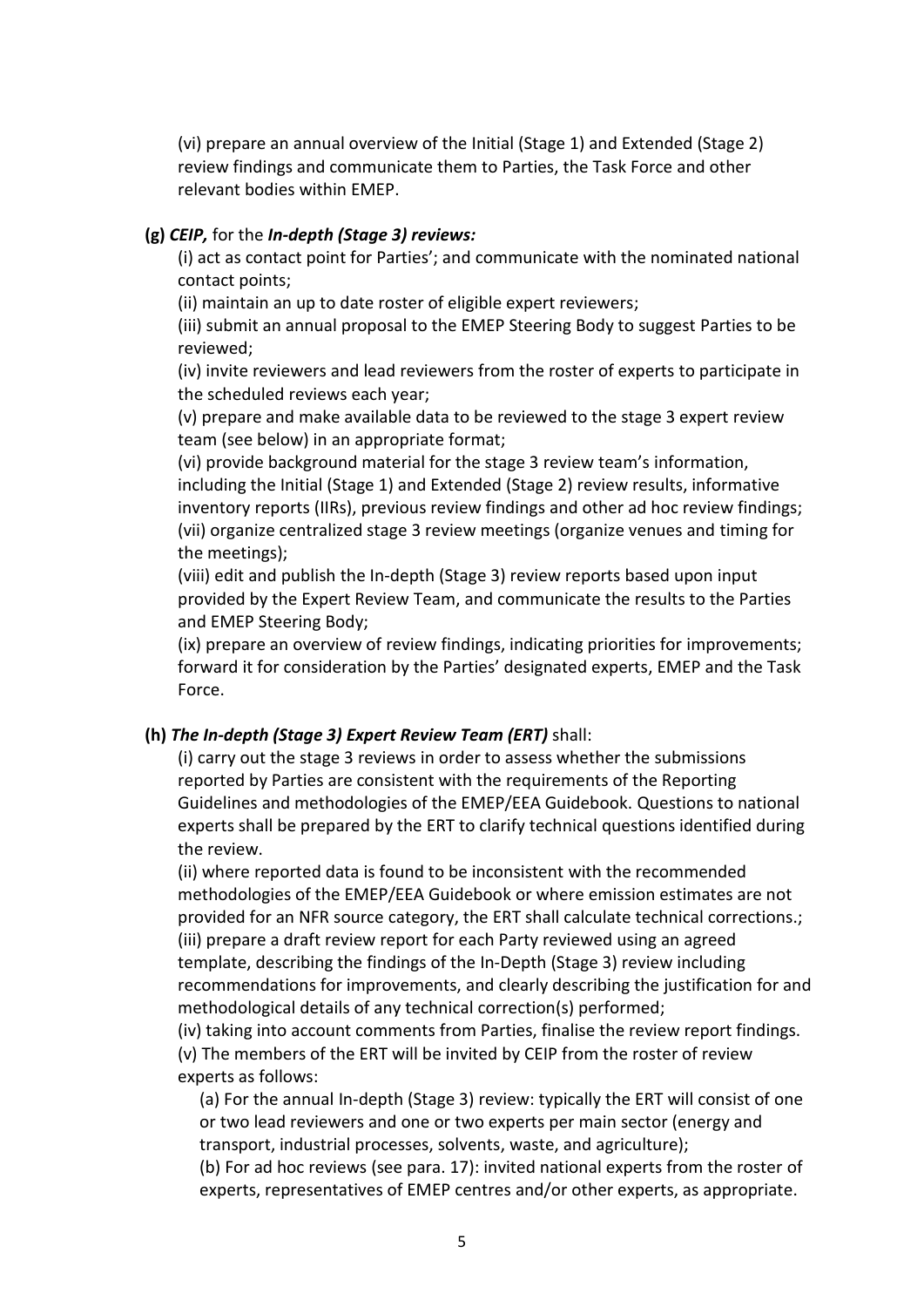For example, the focus of the review could be a defined sector, rather than defined countries. The composition of the ERT would then need to reflect this specific focus;

(c) The head of the CEIP, or his/her representatives, shall support the ERT, but shall not be formally a member of the ERT.

## <span id="page-5-0"></span>IV. REVIEW OF ANNUAL SUBMISSIONS

### <span id="page-5-1"></span>**A. Initial (Stage 1) review**

- 8. CEIP shall conduct the initial check of the submission noting the timeliness, completeness, adherence to the correct format, and summarize these findings to the Parties. It will request re-submissions as needed and prepare summary of the results for presentation to EMEP and the TFEIP.
- 9. The annual timetable for the Initial (Stage 1) review shall be as follows:

(a) The CEIP will publish on its website country-specific findings within two weeks of the date of receipt of the submission;

(b) The national designated emission experts may provide comments on the findings to the CEIP within two weeks of their receipt.

(c) Re-submissions due to error or modification should be received within four weeks from the original due date for submission. Late resubmissions (i.e. later than four weeks from the due date for submission) may not be included in the annual inventory review or EMEP modelling exercises, or included in the EMEP emissions database.

### <span id="page-5-2"></span>**B. Extended (Stage 2) review**

10. The CEIP will carry out a more detailed assessment of the submitted data, focusing upon:

(a) an overview of the key category analysis (KCA) per country;

(b) review of comparability between inventories, inter alia, on the basis of implied emission factors and sector and national totals in other reported inventories (e.g. emissions reported under the European Union's NEC Directive and UNFCCC);

(c) assessment of completeness and consistency of the time series;

(d) checks against previously reported inventories for recalculations and changed estimates to determine whether methods and data have been applied consistently across the latest time series.

- 11. CEIP shall provide a summary of findings from the Extended (Stage 2) review to Parties, including country-specific questions to Parties where appropriate. IA summary of the results shall be prepared for presentation to EMEP and the TFEIP.
- 12. The annual timetable for the Extended (Stage 2) review shall be as follows: (a) The CEIP will publish on its website Stage 2 country-specific findings within four weeks of the date of receipt of the submission; (b) The national designated emission experts may provide comments to CEIP within two weeks of their receipt.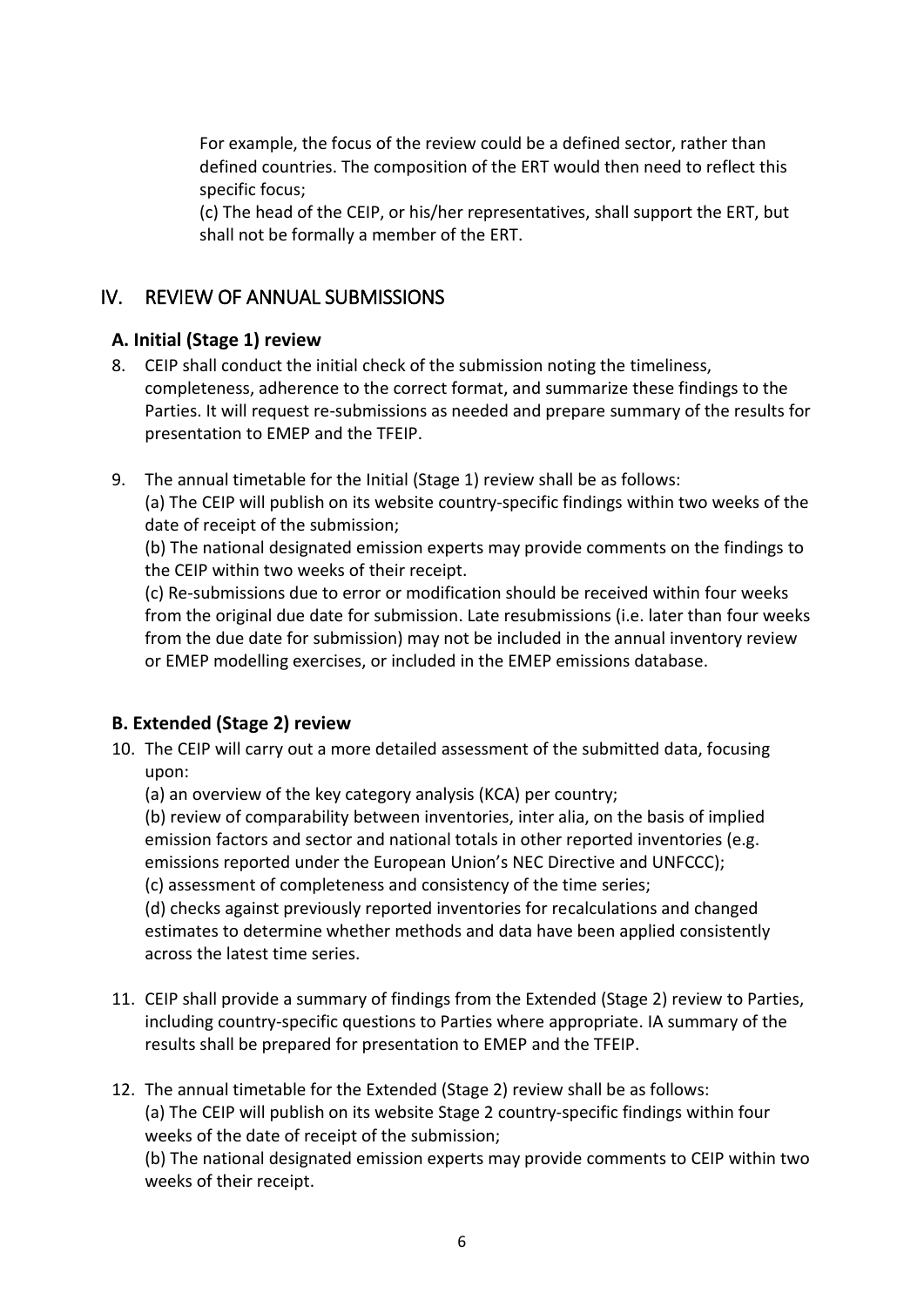### <span id="page-6-0"></span>**C. In-depth (Stage 3) review**

#### <span id="page-6-1"></span>**i. BACKGROUND**

- 13. Following completion of the Initial (Stage 1) and Extended (Stage 2) review checks, an In-depth (Stage 3) review may be performed by the ERT as part of the annual review process. An ad hoc review may be performed to focus on specific aspects of inventory data quality or science.
- 14. The purpose of the In-depth (Stage 3) review is to examine in detail, and in a transparent manner, the reported inventory information for consistency with the Reporting Guidelines and the EMEP/EEA Guidebook, providing recommendations for improvement and where appropriate calculation of technical corrections. This will: (a) assist Parties to improve the quality of their emission inventories. (b) ensure that the Convention has adequate and reliable information on annual inventories and emission trends of anthropogenic emissions by sources; (c) advise Parties and the Centres on gaps and revisions needed in country data; (d) inform the work of the Implementation Committee by providing an objective, consistent, transparent and comprehensive technical assessment of the annual quantitative and qualitative inventory information submitted by Parties.
- 15. The In-depth (Stage 3) review will normally take place as a 'centralized review' i.e. the ERT members will perform initial checks of the data and prepare questions to Parties, prior to meeting for finalising the review of the inventory information of Parties.
- 16. In-depth (Stage 3) reviews can only be performed when Parties have submitted an informative inventory report.
- 17. Ad hoc reviews may be organized as 'desk reviews', centralized reviews or in-country reviews, as appropriate. Such ad hoc reviews could, for instance, focus on specific source sectors, specific pollutants such as heavy metals or POPs, gridded and projections data, or on other areas as requested by the Implementation Committee. Where appropriate, ad hoc reviews could be conducted in line with the present Methods and Procedures for the In-depth (Stage 3) review.
- 18. The review of other data, which is officially reported under the Convention, such as gridded data, projections and large point source data, should be performed regularly, at a minimum four-yearly to coincide with the reporting frequency. These reviews shall be carried out by the EMEP Centres that are the key users of these data.

#### <span id="page-6-2"></span>**ii. POLLUTANTS**

19. The annual stage 3 review will focus upon those pollutants for which Parties have emission reduction commitments established under the protocols to the Convention. This is the main air pollutants (NOx, NMVOC, NH<sub>3</sub>, PM<sub>2.5</sub> and SO<sub>2</sub>).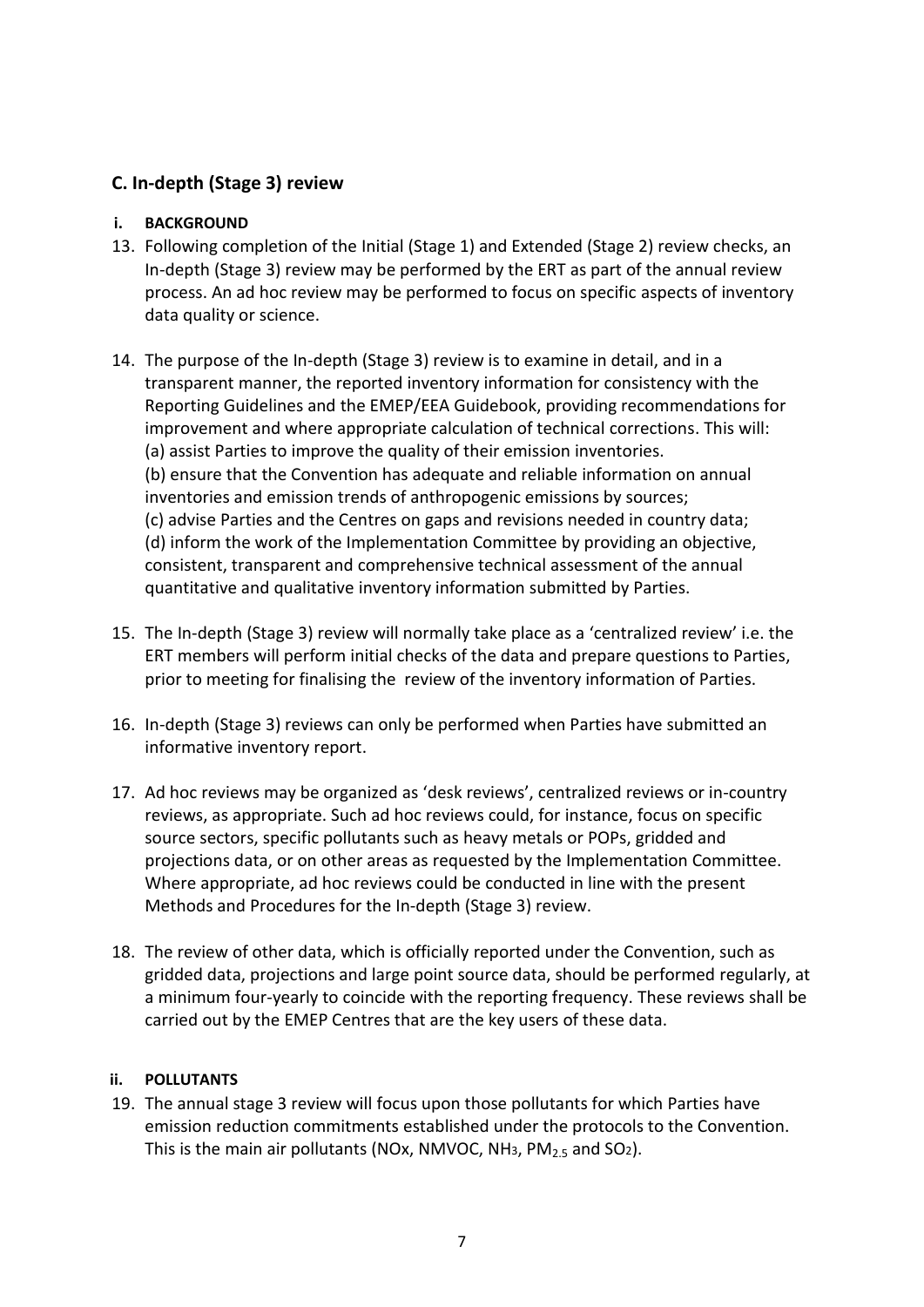- 20. Other pollutants, for which reporting is required under the Reporting Guidelines i.e. priority heavy metals (Cd, Hg, Pb), particulate matter (BC, PM<sup>10</sup> and TSP) and POPs (dioxins and furans, the PAH compounds and HCB) shall also be reviewed as resources allow.
- 21. Activity data relevant to the pollutants will be assessed in addition to the emission estimates.

#### <span id="page-7-0"></span>**iii. SECTORS**

- 22. The review shall cover all the NFR emission source categories relevant for each of the pollutants under review
- 23. The review should focus particularly on the key categories for a Party. This will include an assessment of the reported and potential other key categories for Parties. The review will assess whether or not such sources were included and evaluate the methods used for estimating these emissions. The scope of the review shall also cover the reported 'memo' items.

#### <span id="page-7-1"></span>**iv. FREQUENCY**

- 24. All Parties should be reviewed at a minimum every 5 years.
- 25. If significant quality issues are identified by the ERT in its In-depth (Stage 3) review findings for a Party, the ERT may propose to the EMEP Steering Body that a more frequent review period be undertaken for the Party concerned. Informed by the ERT's findings, the EMEP Steering Body shall agree upon the future review frequency for the Party e.g. annual or two-yearly, with the aim of helping ensure the findings and recommendations identified by the ERT are implemented and reviewed as soon as possible.
- 26. The Implementation Committee may request a review be performed for a particular Party.

#### <span id="page-7-2"></span>**v. YEARS TO REVIEW**

27. The annual review of historic emissions data shall focus on the emissions reported by Parties for a protocol base year and the latest year for which data are available. A focus shall be on ensuring a consistent approach has been taken in estimating emissions for these respective years. In addition, time series consistency checks should be carried out for all years reported as required in the Reporting Guidelines or in individual protocols to the Convention.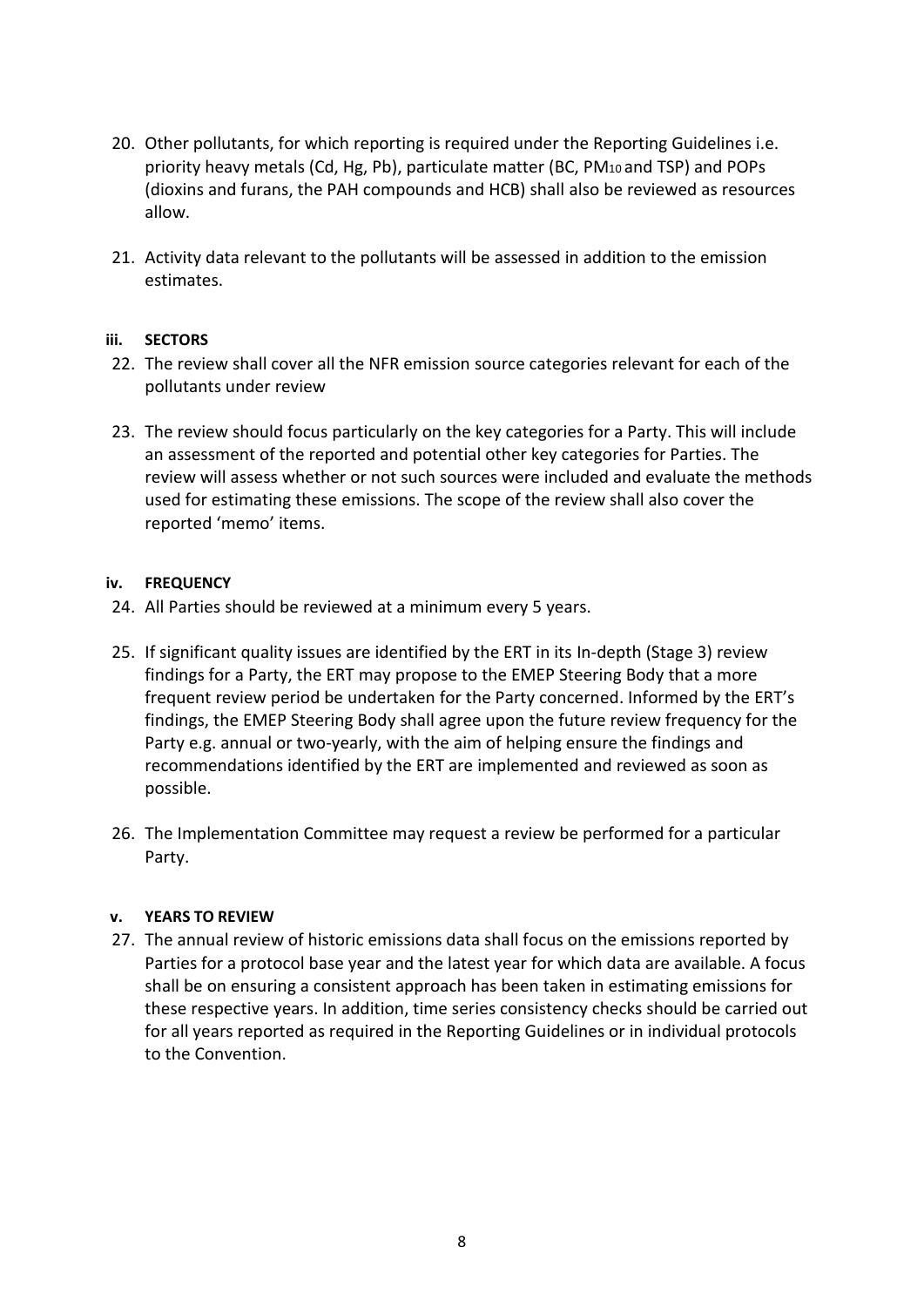#### <span id="page-8-0"></span>**vi. PROCEDURES**

#### *A. Tasks and responsibilities for the Expert Review Teams*

- 28. Stage 3 ERTs, coordinated by the CEIP, will conduct reviews of reported national emission inventories in order to assess whether the Convention has adequate and reliable information. The individual reviews will provide a detailed examination of the inventory estimates, procedures and methodologies used in the preparation of inventories, covering each Party's national inventory submission, supplementary material submitted by the Party, and previous inventory submissions, as appropriate. The results of the In-depth (Stage 3) review will be communicated to Parties through their nominated national experts.
- 29. Expert review teams should pay particular attention to those areas of the inventory where problems have been identified in the Initial (Stage 1) and Extended (Stage 2) review stages, findings from previous Stage 3 reviews, or where a Party has reported recalculated estimates.

#### 30. Each expert review team shall:

(a) Examine the application of the Reporting Guidelines and the EMEP/EEA Guidebook and identify non-compliance with these requirements;

(b) Examine whether the good practice guidance of the EMEP/EEA Guidebook has been applied and documented in the IIR, in particular in relation to transparency, noting the identification of key categories, selection and use of methodologies and assumptions, development and selection of emission factors, collection and selection of activity data, reporting of recalculations and consistent timeseries and quality assurance and quality control procedures, and identify any inconsistencies;

(c) Compare emission estimates, activity data, implied emission factors and any recalculations with data from previous submissions, to identify any irregularities or inconsistencies;

(d) Identify any missing sources and examine any explanatory information relating to their exclusion from the inventory;

(e) Identify the reasons for any differences between a Party's and the EMEP emission centre's key category determination;

(f) Assess the consistency of information in the reporting tables with that in the IIR; (g) Assess the extent to which issues raised in stages 1 and 2, as well as issues and questions raised by ERTs in previous reports, in other ad-hoc reviews, or identified by the Task Force or Implementation Committee, have been addressed and resolved; (h) Identify areas for further improvement of the inventories and note possible ways for improving the estimation and the reporting of inventory information;

(i) Consider the entire inventory process from the collection of data to the reported emission estimates and examine procedures and institutional arrangements for inventory development and management, including quality assurance and quality control, record-keeping and documentation procedures;

(j) Calculate technical corrections for those emissions source categories where the Reporting Guidelines and/or methodologies of the EMEP/EEA Guidebook have not been followed, and/or where no emission estimate has been provided. Technical corrections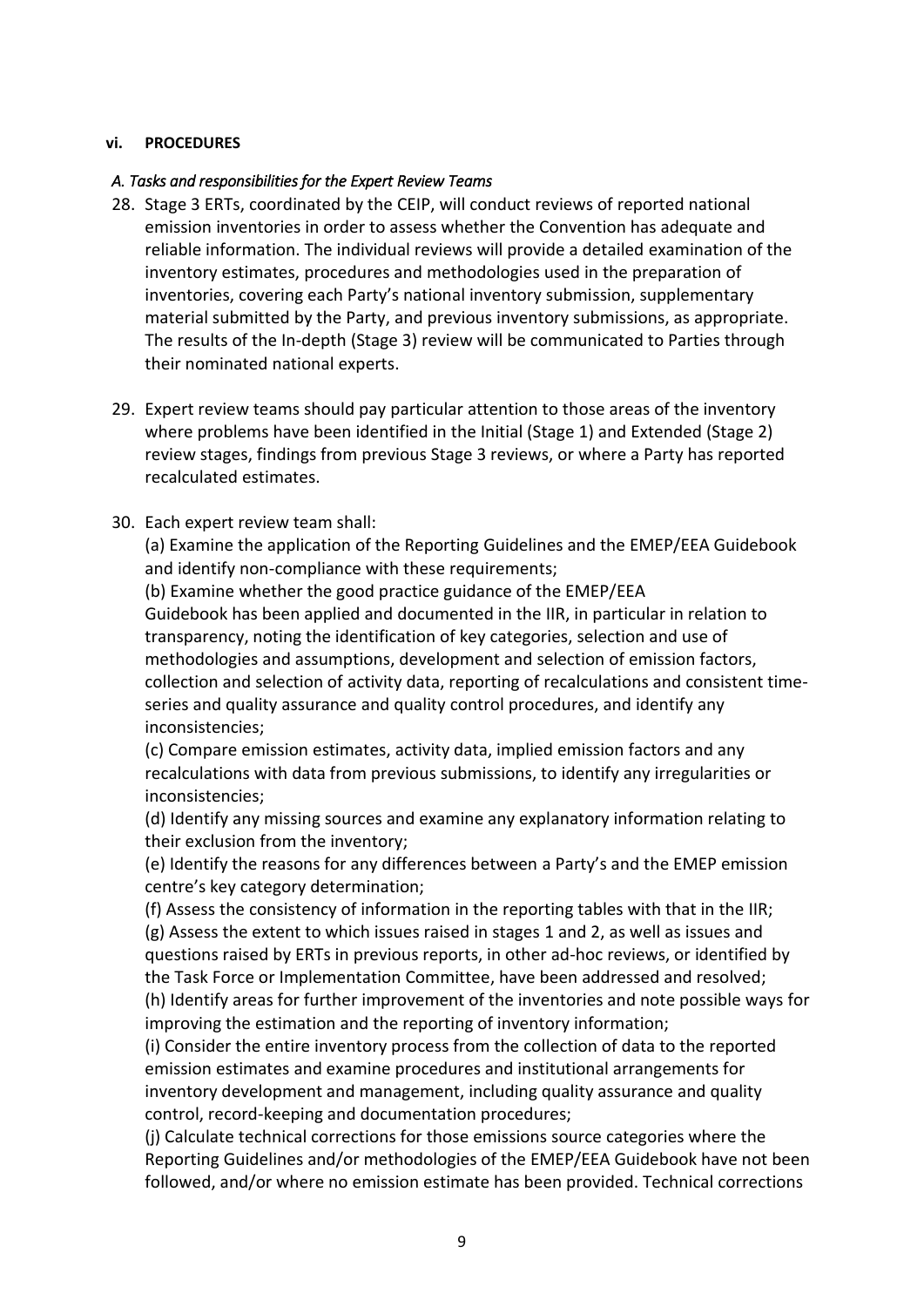shall be calculated in consultation with the respective Party by using the default methodologies and emission factors (Tier 1 or Tier 2) provided in the EMEP/EEA Guidebook with activity data from the Parties' submission, IIR, and/or other appropriate sources including national and international statistical organizations. If EMEP/EEA Guidebook methodologies and/or activity data are not available, no technical correction shall be performed

(k) The expert review team may use other relevant technical information in the review process, such as information from national and international organizations.

31. The Task Force together with CEIP may develop further informal guidance for reviewers.

#### *B. Methods and procedures for the review teams*

- 32. Each inventory submission will be assigned to an expert review team that will be responsible for conducting the review in accordance with the procedures and time frames established. A submission by a Party will not be reviewed in two successive reviews by expert review teams with an identical composition.
- 33. Each expert review team will provide a thorough and comprehensive technical assessment of the inventory information submitted and will, under its collective responsibility, prepare a review report in accordance with the provisions given in this document.
- 34. Expert review teams will be coordinated by CEIP, which will provide administrative support, and, as appropriate, technical and methodological assistance, as well as assistance in the use of the Reporting Guidelines and the present document on review 'Methods and Procedures'.
- 35. Expert review teams will be composed of experts from the roster of experts nominated by Parties. Participating experts will serve in their personal capacity and will neither be nationals of a Party under review, have contributed to the compilation of the emission inventory of the Party under review, nor be nominated or funded by a Party under review.
- 36. In the conduct of the review, expert review teams shall work on the basis of established and published procedures, including quality assurance and control and confidentiality.
- 37. The CEIP will notify Parties about upcoming centralized reviews to identify the contact person(s) through whom enquiries can be directed.
- 38. Communication between the expert review teams and the designated emission expert of the Party under review should be through the lead reviewers or CEIP. Other members of the expert review team may communicate directly with the national experts involved in the inventory preparation only if a Party so agrees. Information thus obtained should be made available to other members of the team.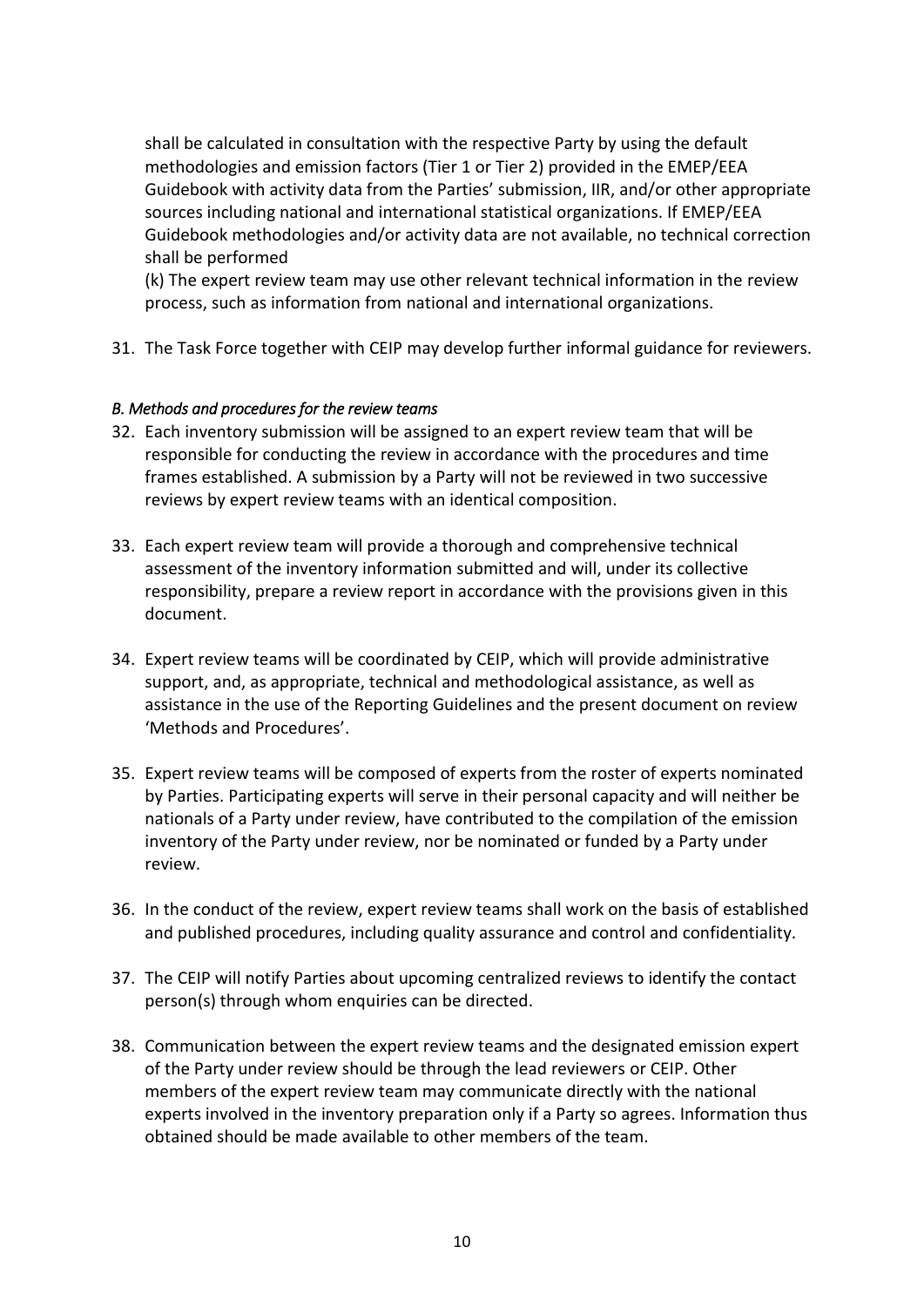#### *C. Expert review team composition*

- 39. Participating experts shall have experience in the area of compiling and/or reviewing long-range transboundary air pollution inventories in general and/or in specific sectors (energy and transport; industrial processes; solvents and other products use, waste; and agriculture).
- 40. Expert review teams may vary in size and composition, taking into account the national circumstances of the Parties under review and the different expertise needed for the specified scope of the review. In general, the normal size of an expert review teams should be six to eight experts for a centralized review (one to two experts per inventory sector plus one to two lead reviewers). An expert review team for an ad hoc review may be smaller, and may focus on specific source sectors, pollutants or other aspects of the emissions inventory.
- 41. The CEIP shall invite members of the ERT from the roster of experts in a way that will ensure that the collective skills of a team address the sectors mentioned above and that most experts in a team have the necessary experience in the review process. ERT members shall also be selected with a view to achieving a balance between experts from Parties with different inventories and national circumstances in the overall composition of the expert review teams, without compromising the selection criteria referred to above. The CEIP shall make every effort to ensure geographical balance among those experts selected.

#### *D. Lead reviewers*

- 42. For each expert review team, 1 or 2 inventory experts with substantial inventory review experience will serve as lead reviewers.
- 43. Lead reviewers should ensure that the review in which they participate is conducted in line with the methods and procedures indicated in the present document and that the expert team carries out the reviews consistently across all Parties under review. They should also ensure the quality and the objectivity of the technical assessments in the reviews.
- 44. With the support of the CEIP, lead reviewers shall:

(a) prepare a brief work plan for the review activity;

(b) verify that the experts have all the necessary information provided by CEIP prior to the review activity;

- (c) ensure that there is good communication within the ERT;
- (d) monitor the progress of the review activity;
- (e) coordinate queries of the ERT to the Party's designated emission expert and coordinate the inclusion of the answers in the review reports;
- (f) provide technical advice to the ERT members and ad hoc experts, if needed;
- (g) verify that the review team gives priority to individual source categories for review in accordance with these guidelines.
- (h) ensure that the review is performed in accordance with these guidelines;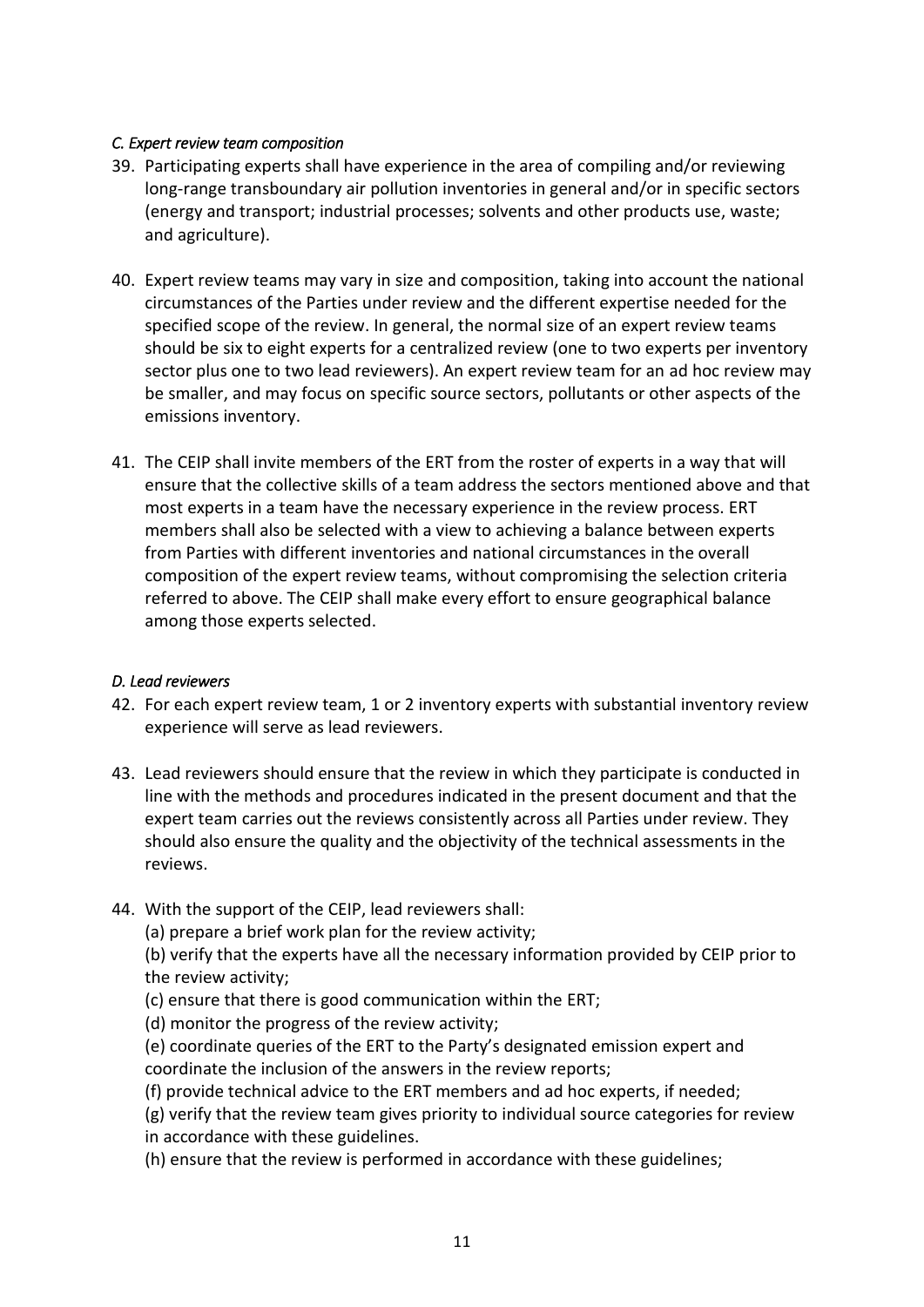(i) have responsibility for the compilation of the review reports in line with the agreed template and submit the draft reports to CEIP.

(j) assist CEIP with the finalisation of the review reports following receipt of any country

#### <span id="page-11-0"></span>**vii. REVIEW REPORTS**

- 45. Under its collective responsibility, the ERT will produce for each reviewed country a review report for publication in electronic format on the CEIP website based on the results of the tasks listed above. The review reports should contain an objective assessment of the adherence of the inventory information to the Reporting Guidelines and should not contain any political judgement.
- 46. The report should be as concise as possible, focussing on particular strengths and identified problems, as well as on an overall appraisal of the quality and reliability of the inventory, emission trends, actual emission factors and activity data, the degree of adherence to the Reporting Guidelines and the EMEP/EEA Guidebook, improvement recommendations, and providing details of any identified technical corrections.
- 47. The review report shall also provide an overview of key review findings including: (a) a summary including assessment of mandatory reporting requirements, timeliness, formats, completed tables;

(b) key issues related to data quality, such as an assessment of transparency, major issues relating to completeness and use of methods, major inconsistencies in time series, issues with recalculations, and an overview of identified technical corrections; c) a summary of identified recommendations and how these relate to the inventory quality criteria defined in the Reporting Guidelines i.e. transparency, consistency, comparability, completeness or accuracy;

d) justification and details of any identified technical corrections;

e) where significant quality issues are identified by the ERT, a proposal to the EMEP Steering Body for a more frequent review period e.g. yearly, two-yearly.

- 48. The main body report shall detail the review findings and recommendations to the Party, including:
	- (a) Inventory system and QA/QC recommendations;
	- (b) Sector specific recommendations for inventory improvements
	- (c) the detailed technical basis upon which technical corrections have been estimated.

#### <span id="page-11-1"></span>**viii. REVIEW TIMETABLE AND COMMUNICATION WITH PARTIES**

- 49. Annual centralized review: Each expert review team shall prepare the draft individual review reports within eight weeks after the end of the review. CEIP shall edit and format the reports before sending them to the respective Party's nominated contact point for comments. The Party shall respond within four weeks. The ERT shall integrate the comments by the Party within six weeks and send the revised versions of the reports to the CEIP.
- 50. Ad hoc reviews: Each review team shall prepare the draft review reports in accordance with a decided timetable.